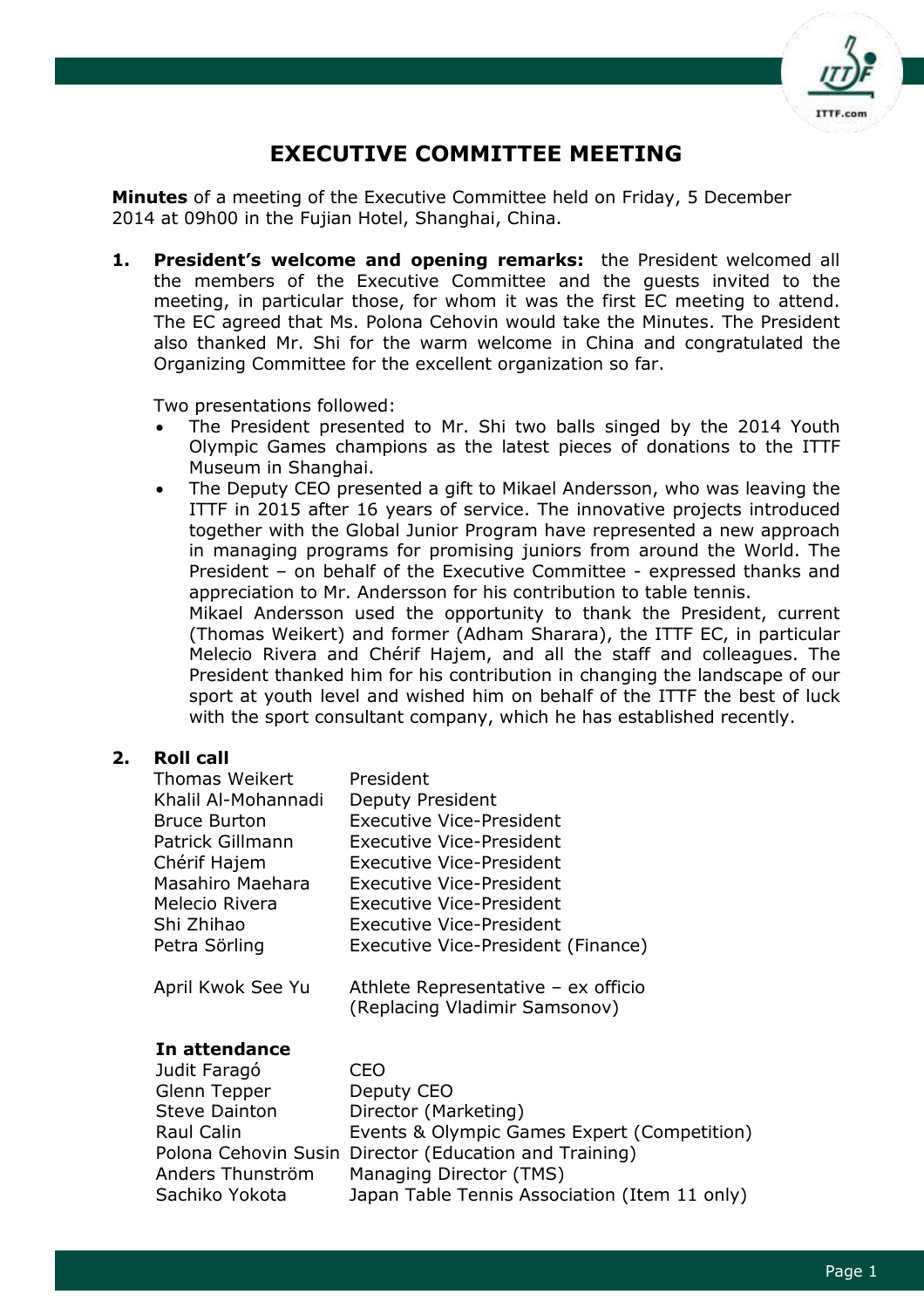

**3. Approval of the agenda:** the Executive Committee approved the agenda with the addition of the following items:

15.1.3 – Eligibility case, Para athlete

15.4 – President's position

#### **4. Minutes**

- 4.1 Approval of the minutes of the previous meeting (22 August 2014): the minutes of the meetings held on 22 August 2014 were approved and signed by the President (Deputy President at that time) on behalf of the previous President, who chaired the meeting.
- 4.2 Business arising from the minutes not otherwise covered by the agenda: there was no further business not covered by the agenda.
- 4.3 Report and review of tasks from past EC meetings: the Executive Committee noted that:
	- The Constitution will be reviewed at a later date to be determined.
	- Marketing Director's consultation with the Athletes' Commission regarding a package of services for top tanked players is in progress
	- Online education platform to be used by the URC: the discussion is in progress.
	- The Technical Leaflet (TL) was amended as requested for the ball and the process is still ongoing for other TLs for "Made in" marks.
	- The signature of the Agreement with FISU is pending.
	- Hospitality at World Tour events: the possibility of revising the various options is under discussion, but there will be no change for 2015.
	- New hand signals testing for Umpires: the system will be tested at the Global Junior Circuit Finals in Paraguay.

#### **5. Operations Program:** the Executive Committee noted that:

- 5.1 Museum move to Shanghai:
	- With the help of the Chinese experts the collection was packed and shipped to China in November 2014, where it was successfully received. The first part payment to ITTF shall be paid in January 2015. The exhibition should open beginning of next year at the temporary place. The new building positioned in the EXPO area is planned to be finished in 2017, until that time the exhibition will be placed at the Chinese Table Tennis College in an area of 1,500 square meters.
	- The Curator, Chuck Hoey, will remotely coordinate the travelling collection for the WTTC while Mr. Yao will be responsible of the coordination of the set up on the spot. Long-time sponsor of the travelling ITTF museum, Liebherr received some items from the ITTF as a donation before the collection was shipped to China. Plans to extend the support to the Museum are in progress.
- 5.2 Merit award:
	- 112 ITTF Merit Awards have been presented in the period 1988 to 2014. In order to keep the standards high the criteria are looked at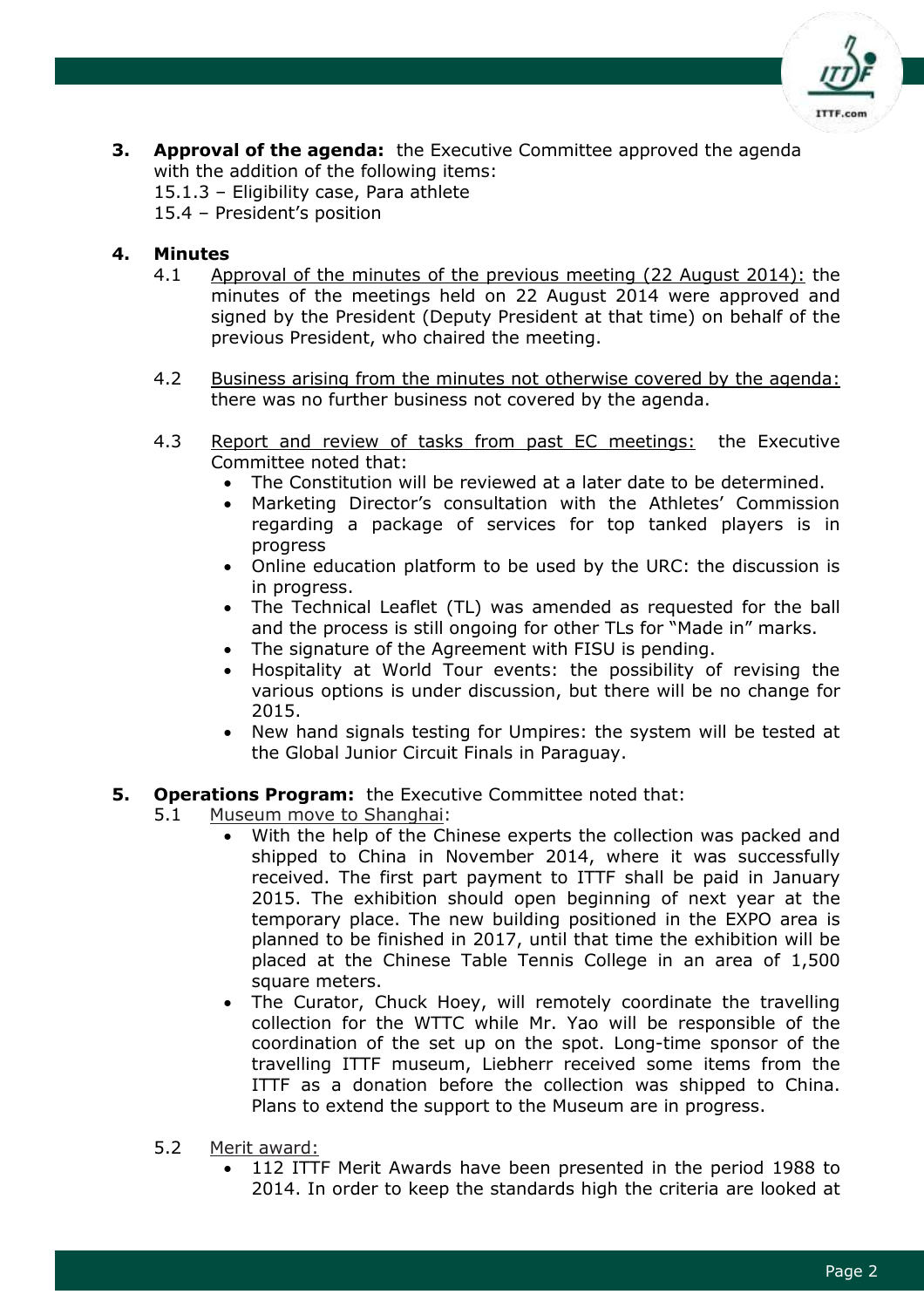

in details and with sensitivity: 40 points is the minimum to be eligible to be considered for the award; a shortlist of 10 candidates should be presented to the EC every year and the EC shall decide on the final number, with more awards in the first year;

- It is also important to be flexible when considering the duration of the service that is cumulative (min. 12 years to be in line with the Olympic cycle), while the allocation of points will be executed on a proportional method, considering 2-year ranges instead of 4 years.
- The first awarding with the new policy will occur in 2016; therefore nominations will need to be made in 2015.
- The approved criteria for the ITTF Merit Award will be published so that National Associations are familiar with them.

# **1-EC-12-2014**

The Executive Committee approved the new policy proposed by the Nominations Committee for ITTF Merit Awards with the amendments in cumulative calculation of years of service and proportional service periods. The ITTF Merit Awards will be awarded the first time with the new policy at the 2016 AGM.

- 5.3 Hall of Fame nomination:
	- It is mainly intended for players with 5 gold medals/titles at the World Championships or Olympic Games but in few cases officials were also nominated. The registration is carried out by the Curator.
	- The EC proposed to introduce also the former President, Mr. Sharara, due to his long service as President, but it was agreed that such introductions shouldn't occur as long as the nominees are active.
	- The presentation of the nomination has been done during the Annual General Meetings so far, but the possibility to do it at the Star Awards instead should be analyzed.
- 5.4 Nominations for WADA Committees:
	- ITTF nominated 3 candidates for the various positions of WADA committees; Primorac for Athletes, Kondric for Education, and Dr. Matsuo for Medical committee, but none were elected. Nevertheless, the nominations show the importance that ITTF is giving to WADA and the fight against doping.
- 5.5 Timelines and deadlines related to 2015 AGM & BoD:

The most crucial dates are confirmed as follows:

- 28 January 2015: deadline for AGM & BoD Proposals to be presented to ITTF;
- 28 February 2015: deadline for the nominations for Committees, and AGM & BoD documents to be published;
- All the other dates have to be fixed with the WTTC organizing committee before the Prospectus is ready in order to be published at the same time.
- The next EC meeting will be held 6-7 February 2015 and hosted by Singapore Table Tennis Association.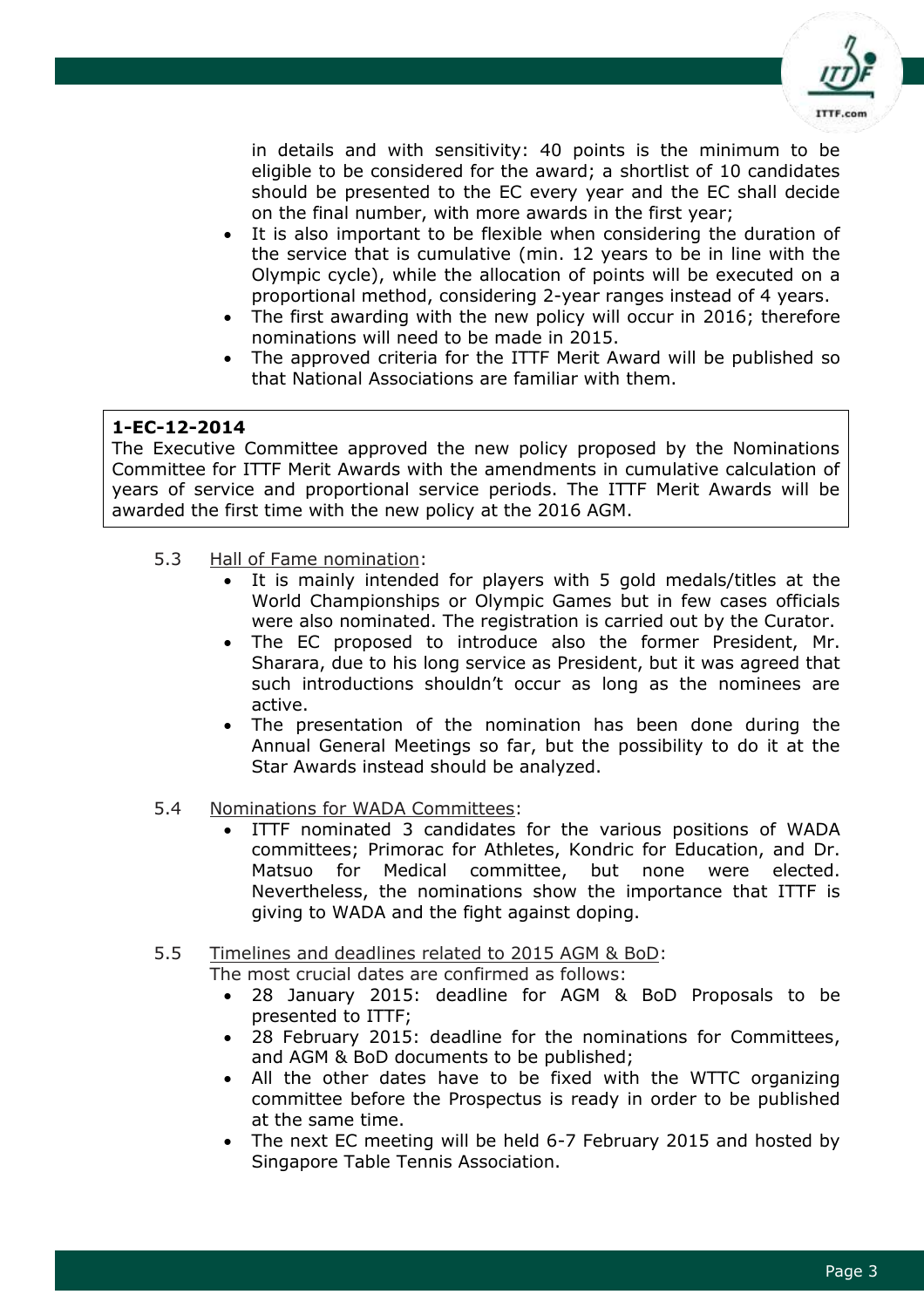

5.6 Junior Program Commissioner:

The Junior Commission is the last remaining commission within the ITTF structure apart from the Athletes Commission, which is very specific with a special peer-election procedure following the IOC policy.

- To be consistent a structural change to the Commission is made by keeping the continental representation with 6 members, i.e. Commissioners, whereby one of them would be nominated for the ITTF Junior Commissioner position, which is the same structure as for Technical Commissioners. The ITTF Junior Commissioner and the 5 Continental Junior Commissioners would meet once per year at the WJTTC with hospitality paid.
- The EC will present the Junior Commissioner Terms of Reference to the 2015 BoD for approval.

# **2-EC-12-2014**

- The Executive Committee will present a Junior Commissioner "Terms of Reference" (TR) to the 2015 Board of Directors for approval. The TR will reflect a structural change of the Junior Commission introducing 6 Continental Junior Commissioners, one of them appointed as ITTF Junior Commissioner. Approval by the BoD would confirm the change.
- The nominations for the Continental Junior Commissioners would be received from the Continental Federations with the endorsement of their respective National Associations, while the ITTF Junior Commissioner would be nominated by the EC from the 6 Continental Commissioners.
	- 5.7 Directives for Match Officials:
		- The EC confirmed an increase of the per-diem payments to Officials, depending on the status of the events from US\$20 to US\$25 and from US\$25 to US\$30 from 1 January 2015, which was wrongly indicated in the Handbook, therefore the EC agrees that ITTF will cover the difference retroactively from 1 September 2014.
		- Besides, there has been confusion about the regular implementation date fixed to "seasons" instead of calendar years, which is difficult to follow.
		- Based on the above fact the EC proposes that in the future all the changes will come into effect in the beginning of each year, i.e. on the 1st of January unless otherwise specified, when also the new Handbook will be published.

# **3-EC-12-2014**

The Executive Committee will present a proposition to the AGM requesting that Handbook and rules changes implementation be aligned with the calendar year (January  $1<sup>st</sup>$ ).

- **6. Competition Program:** the Executive Committee noted that:
	- 6.1 Youth Olympic Games report
		- According to the recent IOC briefing the YOG was a huge success that surpassed the expectations with 3.6 out of 4 points in the assessment (90%). When assessing the YOG, ITTF, i.e. the OPC,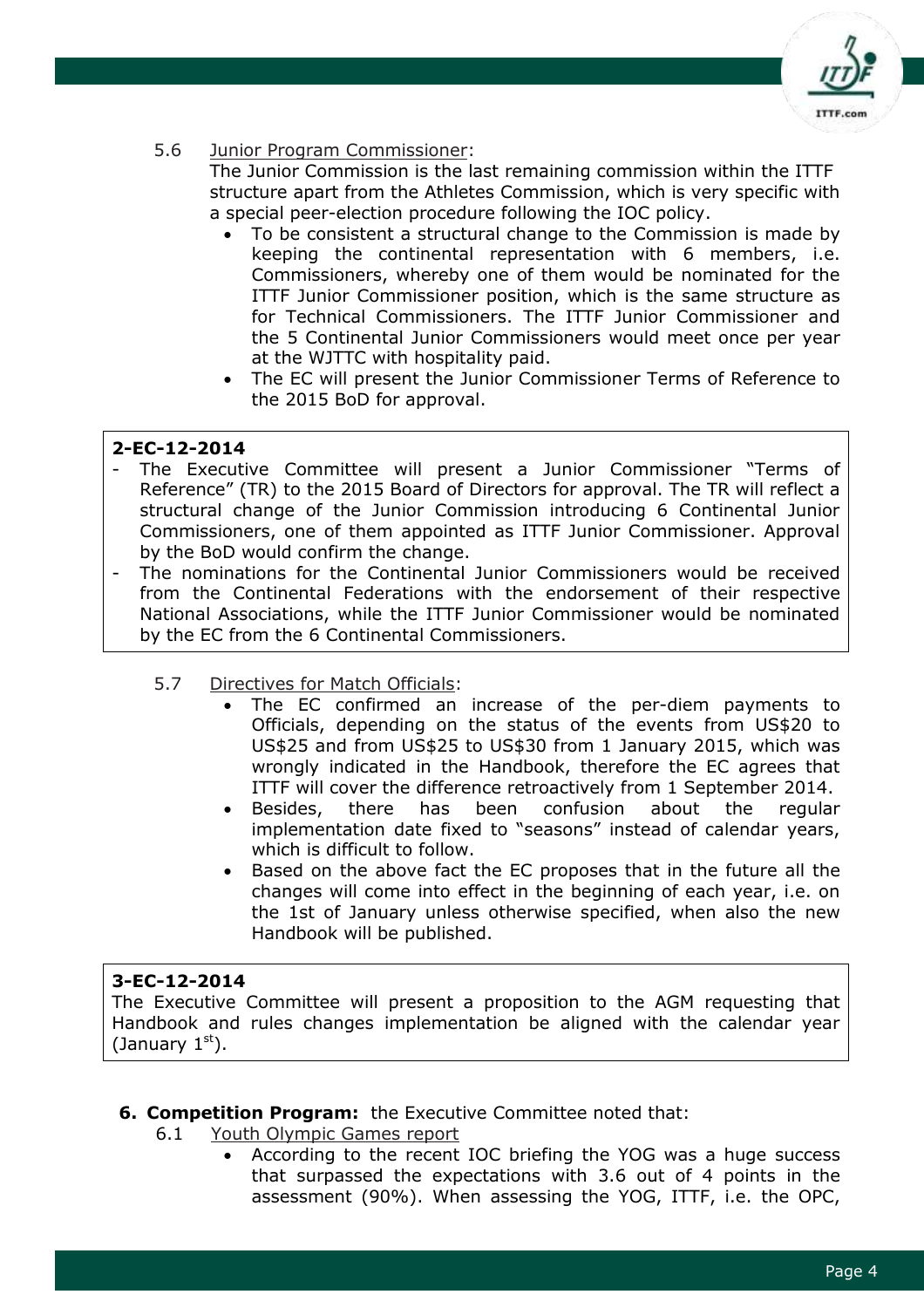

shall put all the possible focus on the points of the 2020 Agenda: encouragement of mixed events, participation of women, innovations and new sports.

- The YOG summer edition will be moved to 2023 (instead of 2022) in order not to clash with the winter edition of the Olympic Games.
- As far as the Table Tennis events are concerned, the Nanjing YOG were very successful too, however, too many matches were played, which was also hinted by the Junior Commission and the Marketing Program. With the aim to make it more exciting the possibility of removing the Consolation part should be considered, which would also allow a better showcase of our sport, since more matches would be played on 1 table.
- Marketing presented the possible new concept of "Urban Table Tennis" at the Junior Commission and it was very well accepted. It needs to be checked if it would be possible to introduce it as a test discipline at ITTF events and at the 2018 YOG in Argentina.

#### 6.2 2014 World Junior Championships

- Shanghai offered probably the best technical conditions ever, especially the layout of the hall, and equally excellent conditions were provided in the training hall.
- The original agreement concerning TV broadcasting included 2 days, while eventually it was extended covering also the semifinal matches in teams events.
- The only inconveniences that occurred were the lunch times (finishing at 14h00), but the Organizers tried to negotiate with hotels; and the relatively poor Internet connections, in the hotel and in the venue, which disrupts the administration work. This matter needs to be discussed with CTTA and the 2015 WTTC Organizing Committee in order to assure that dedicated lines are stable and not blocked.

#### 6.3 2015 World Championships update:

- Two meetings with the Organizing Committee were held; one covering marketing and TV, while the other one was about technical matters. It was noted that:
	- $\circ$  The WTTC will be held in the Suzhou International Expo Center that with its 3 floors allows having everything under one roof.
	- o In the main halls there will be 8 competition tables and all the remaining tables will be positioned in the second hall. The training hall is connected with the main one.
	- o One floor contains all the necessary office and meeting facilities that allow also holding the AGM and all the committee meetings.
	- o All meals will be served in the hotels, therefore, transportation will be crucial. However, the hotels are close to the venue.
	- $\circ$  The capacity of the main hall including the mobile seats is around 6,000; more could be added when some competition tables are removed.
	- $\circ$  Due to some changes in the system the sales of tickets will start in mid-January. The online platform will be available in Chinese and English.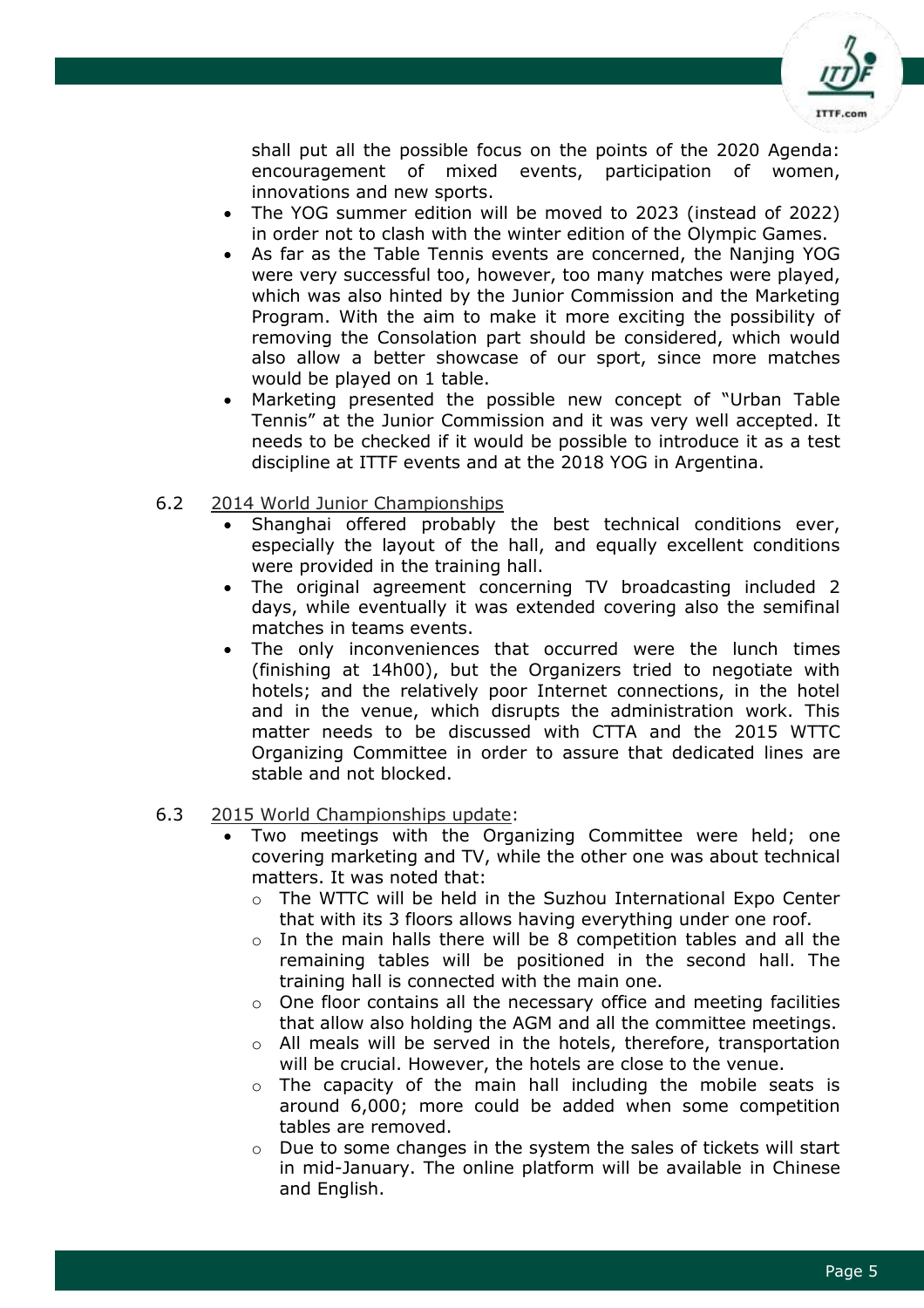

- 6.3.1 Hospitality rate, entry, cancellation and visa deadlines:
	- The Organizing Committee proposed the rate of 140€/person in double room and 180€ in single room for those not entitled to free hospitality.
	- Different deadlines, including the one for Cancellations, still need to be fixed.
	- It is agreed that only the Visa application deadline is relevant and it needs to be as close as possible to the Final Entries deadline, ideally one week later. On the other hand the Visa Interview deadline is not necessary.

The Executive Committee confirms the hospitality rates for the WTTC as presented by the Organizing Committee - 140€/person in double room, 180€ in single room

- 6.3.2 Continental participation pre-requisite
	- For Asia 2 events will be considered, i.e. the 2013 Asian Championships and the 2014 Asian Games.
	- The ITTF-African Championships scheduled for November 2014 in Sudan - were cancelled, and will be held in Egypt at the end of January; if a further delay occurs, the EC will have to decide by email regarding the policy on African participation at the 2015 WTTC.
- 6.4 2016 World Championships update, host team proposal:
	- The Organizing Committee presented a request to add the host team to the Championship Division and the EC agreed to propose to the BoD to adopt such a system from 2016 on, provided the team isn't already qualified otherwise.
	- From the marketing and promotion point of view such an intervention shall be beneficial, especially considering the other possibility, i.e. to add a table to the main hall, where the host team would play in lower division, but this would be hardly explained to the media and the public.
	- It is important to note that this action won't affect the current qualification and playing system as the difference will be in having one team less from the world ranking, which will be known in advance as the selection takes place just before the WTTC (for the 2016 WTTC in January 2016)

#### **5-EC-12-2014**

The Executive Committee to propose to the Board of Directors that at the World Team Championships the host association would have the option to have its teams included in the top division regardless of their ranking.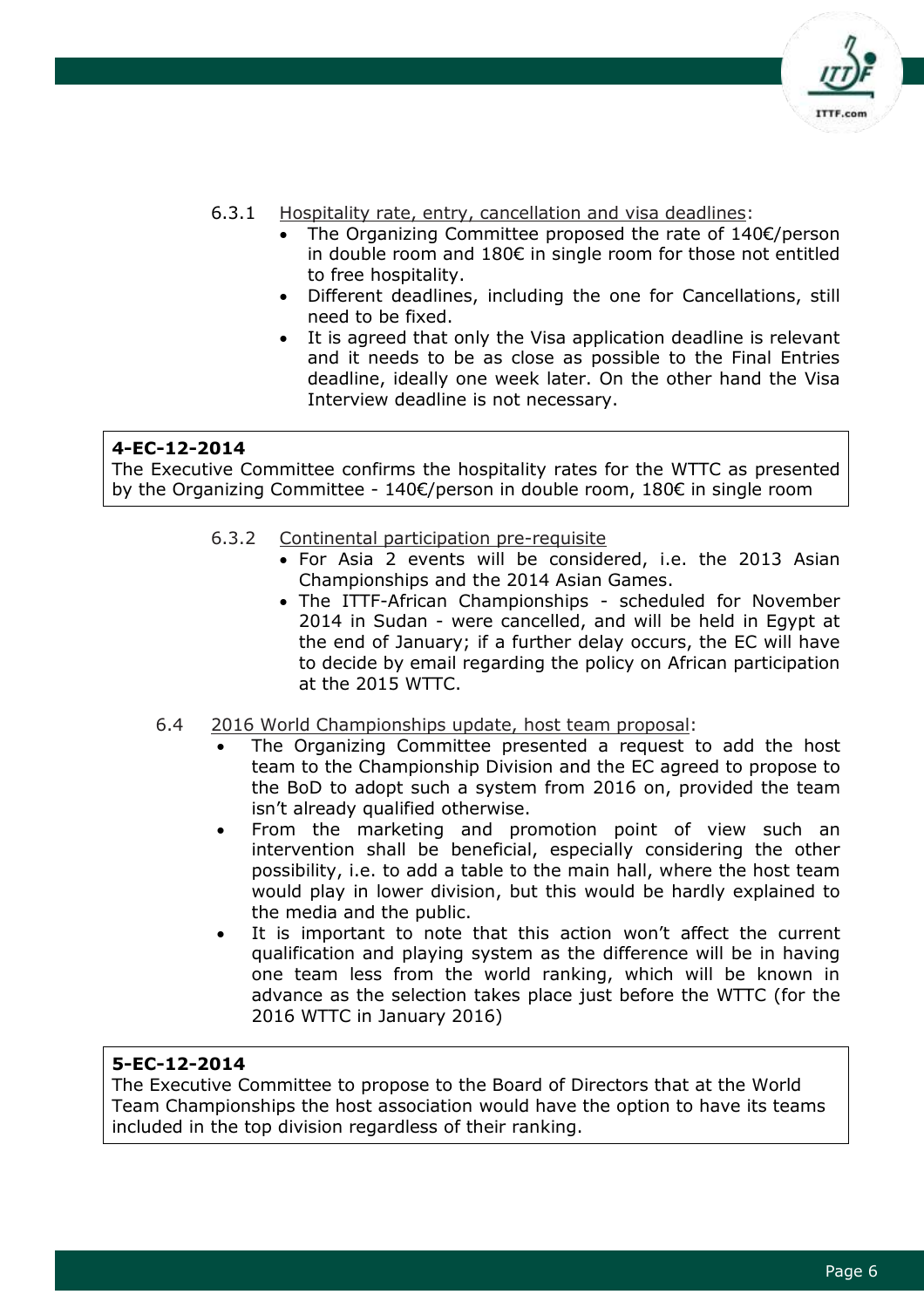

# 6.5 2017 World Championships update:

- The German Table Tennis Association had to confirm and chose a host city after the BoD approved changes to organizational conditions in 2014. In an internal bid, Stuttgart, Dortmund and Dusseldorf presented their bids and eventually Dusseldorf was selected.
- The venue is an exhibition center and the main hotel is connected with the venue, which has the capacity of 9,000 seats. The other hotels will be located in 10-15 minutes drive.
- The Organizing Committee will propose hospitality rates that need to be confirmed by the EC.
- The Organizing Committee proposes the dates of the Championships from Monday, 29 May to Monday, 5 June 2017; this is a holiday period in Germany, therefore, many advantages can be expected in terms of TV broadcasting and spectators/tickets. However, the possible clash with Ramadan needs to be considered too before confirming the dates.

# **6-EC-12-2014**

- The Executive Committee confirmed the selection of Dusseldorf as host city for the 2017 WTTC. The first inspection visit to be performed by the Competition Program in January 2015, when the venue, the hotels and all the other facilities and conditions will be checked.
- The German Table Tennis Association is requested to make a presentation at the AGM in 2015, where the allocation of the event has to be reconfirmed by the AGM after all conditions and detailed are announced.
	- 6.6 Ratification of the 2015 World Tour official documents
		- The following changes were presented and proposed:
		- The rationale behind the changes is to make the events more attractive for the TV and media especially in the Super Series.
		- Further investigation in sport presentation should follow, in order to have the events presented in a more professional and consistent way, including fixed schedule for the last 3 days with more matches on 1 table.
		- Suggested change in the playing system for the Super series: 32 players in the main draw (16 seeded and 16 qualified).
		- The minimum prize money has been raised in all 3 tiers; in the 2015 calendar there are 6 Super, 6 Major and 11 Challenge Series events plus the Grand Finals.
		- For the Challenge series the number of days is set to 5 days and 6 events, whereby TV production needs to be secured for at least 1 day (before it wasn't compulsory).
		- For the Grand Finals the prize money will be redistributed: from USD1,000,000 to USD500,000; the incentive didn't result in an increased interest in qualification. However, with the redistribution each tour event will have more prize money, and the total fund for the World Tour is increased to USD3,000,000 (USD240,000 increase compared to 2014).
		- The documents were ready for distribution.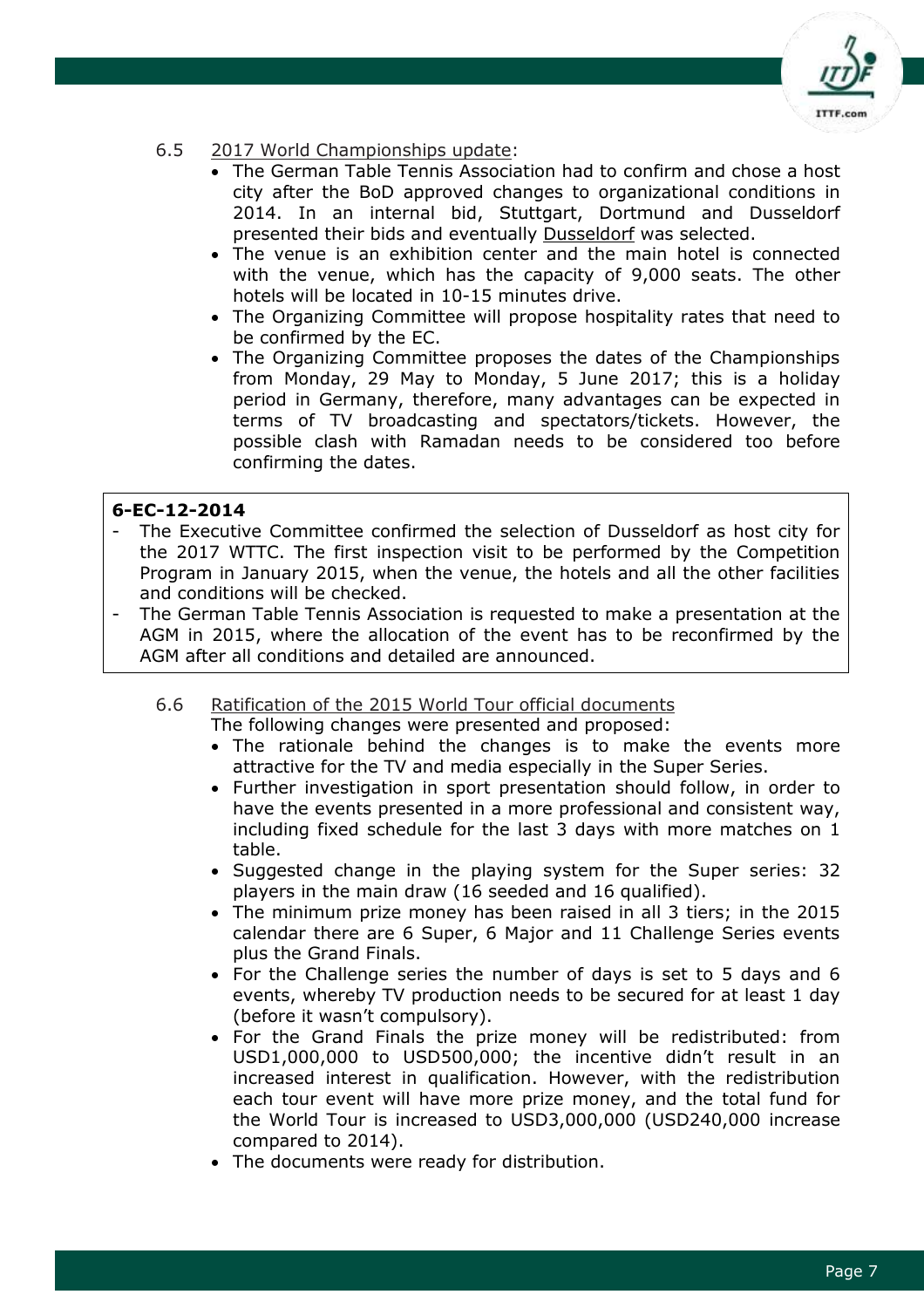

The Executive Committee ratified all the proposed changes and modifications related to the GAC Group 2015 World Tour. Any possible future changes for 2016 and beyond will be analyzed after a review of the Series.

- 6.7 Ranking system 2015 and testing:
	- For the 2015 World Ranking System a new Bonus category, B5 "Regional Events and Other Open International Competitions (all age categories)", will be introduced.
	- In the B4 Bonus Points category the "Multi-Sport Competitions" should not be listed to avoid not being complete, instead only the general reference has to be kept.
	- A compression of the January 2015 ranking will be performed (last time done in 2010) in order to make the gap between players smaller, which allows more dynamics in terms of movements.
	- The conditions to enter on the World Ranking List will be relaxed, which will result in achieving initial player status easier and increase the overall number of players on the List.
	- In relation to the 4 months inactivity period it was noticed that the status of these players was confusing as they were not allocated a nominal position, but they still appeared on the World Ranking List and if participating at a certain events they were considered on the seeding list. 3 different options were presented:
		- a) To continue with the current system;

b) To put on a separate list the inactive players, i.e. to create and Inactivity List, from which the inactive players would still be considered for seeding, but not for the selections, qualifications and invitations for specific tournaments); and

c) Players with 4 months inactivity are shaded and receive an inactivity warning, but keep their ranking position and consequently are considered as active players in terms of seeding, selection, qualifications and invitations, which was the former system.

# **8-EC-12-2014**

The Executive Committee approved the 2015 World Ranking System with all the presented changes, and decided to create an "Inactivity List": Players with 4 months inactivity (grey shaded) are indicated on a separate list. Players on the "inactivity list" are considered for seeding purposes, but not for selections, qualifications and invitations to specific tournaments.

- A comprehensive analysis with different testing calculations shall be carried out based on the assumption that the World Ranking system doesn't support in the best possible way the ITTF competition properties, which makes it very difficult to sell them effectively.
- The system needs to be reviewed together with the Athletes Commission as some anomalies are occurring, for example the participation at the World Tour has a minor impact on the World Ranking List.
- The proposal is to test different ranking systems that will be run in parallel to the current one allowing comparisons.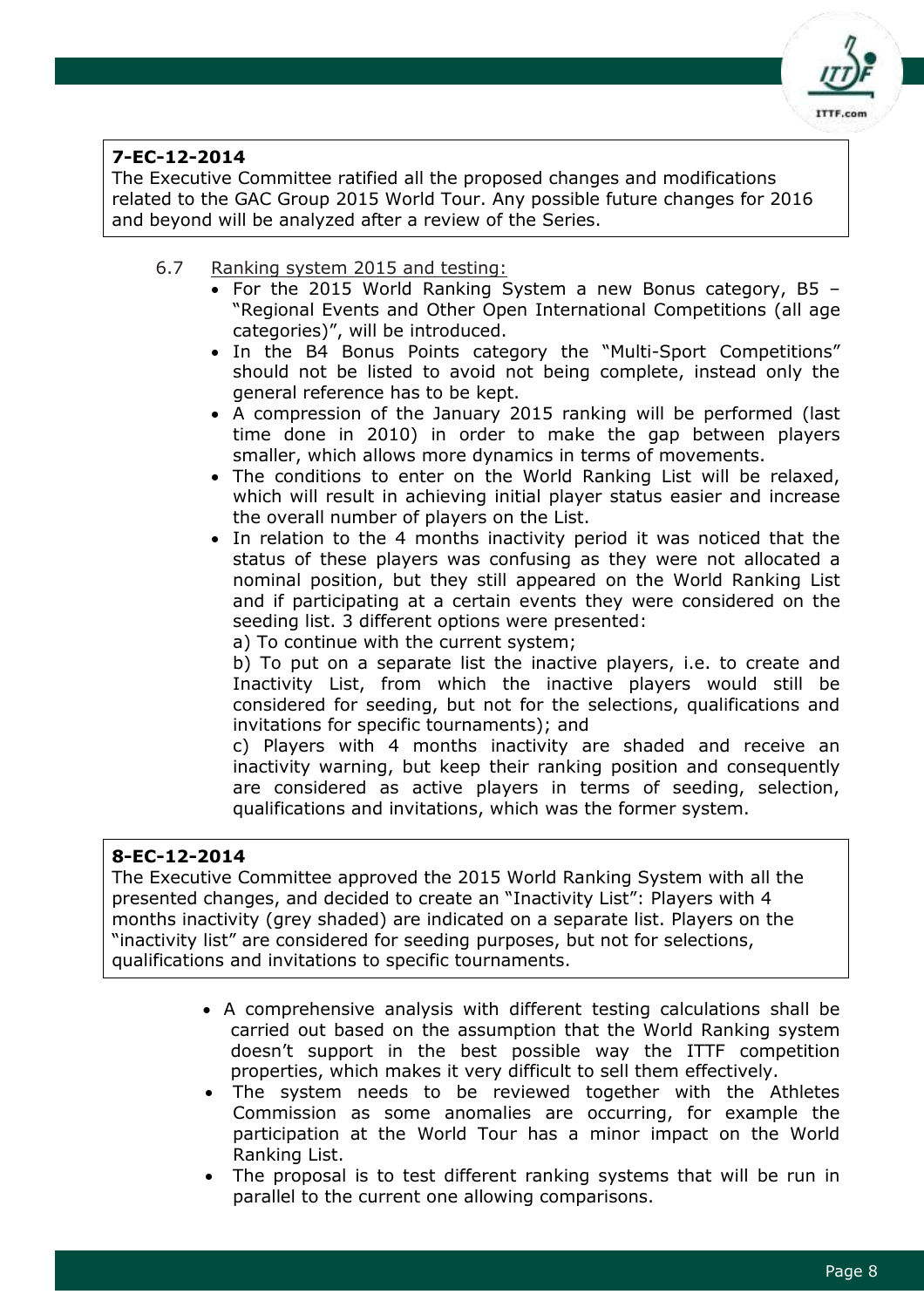

- There will be 5 different tests to be run, 3 of them proposed by the Athletes Commission.
- A working group will be nominated composed by the following members: the President, 1 representative of the Athletes Commission, 1 staff member, the Technical Commissioner. For the future it is recommended to involve also other external stakeholders and coaches, journalists and players from different levels/strengths in order to get an as objective picture as possible.
- No major changes should be adopted before the 2016 Olympic Games.
- 6.8 2014 Men's World Cup Jury decision: The EC noted that:
	- The first punitive option was full disqualification of the player Zhang Jike due to misbehavior in the finals was requested by the Referee, however, the Jury decided to only forfeit the prize money.
	- In case of disqualification, Zhang Jike would have forfeited title, ranking points and prize money.
	- It needs to be mentioned also that Zhang Jike didn't attend the draw, which according to the Prospectus is obligatory. The provided reason was sickness, however, the Chinese Table Tennis Association claims that permission for absence was granted by the Competition Manager, which needs to be checked again.
	- The Chinese Table Tennis Association accepted the disciplinary measure at the event, but in their appeal they requested the ITTF EC to specify better in the regulations the possible discipline measures/sanctions and in particular the procedures, the decisionmakers and the authority of the jury; according to their understanding they can decide about appeals, but not about sanctions, which would mean that the Referee's decision would stand.
	- The standing point of the jury was that the severity of the fine should be seen from a broader point of view and also that they actually didn't react on an appeal, but on the decision of the Referee.
	- In order to learn from this unpleasant experience the EC agrees to review closely the rules and the definition of the roles of the Officials.

The Executive Committee ratified the decision of the Jury taken at the 2014 Men's World Cup, which was to sanction the misbehavior of Zhang Jike in the final by forfeiting his entire prize money and use it for a Fair Play award in the next 3 years.

- 6.9 Junior and cadet events
	- 6.9.1 2015 World Cadet Challenge format
		- Based on the outcome of a meeting with the Team Managers at the 2014 World Cadet Challenge called by the Executive Vice-president in charge of the area, it was noted that 5 out of 6 continents were in favor of keeping the current playing system including the Hopes Team as the  $8<sup>th</sup>$  team.
		- In fact, the newly introduced concept for the Hopes Team that features having all the players accompanied by their coaches and the entries and logistics carried out by their respective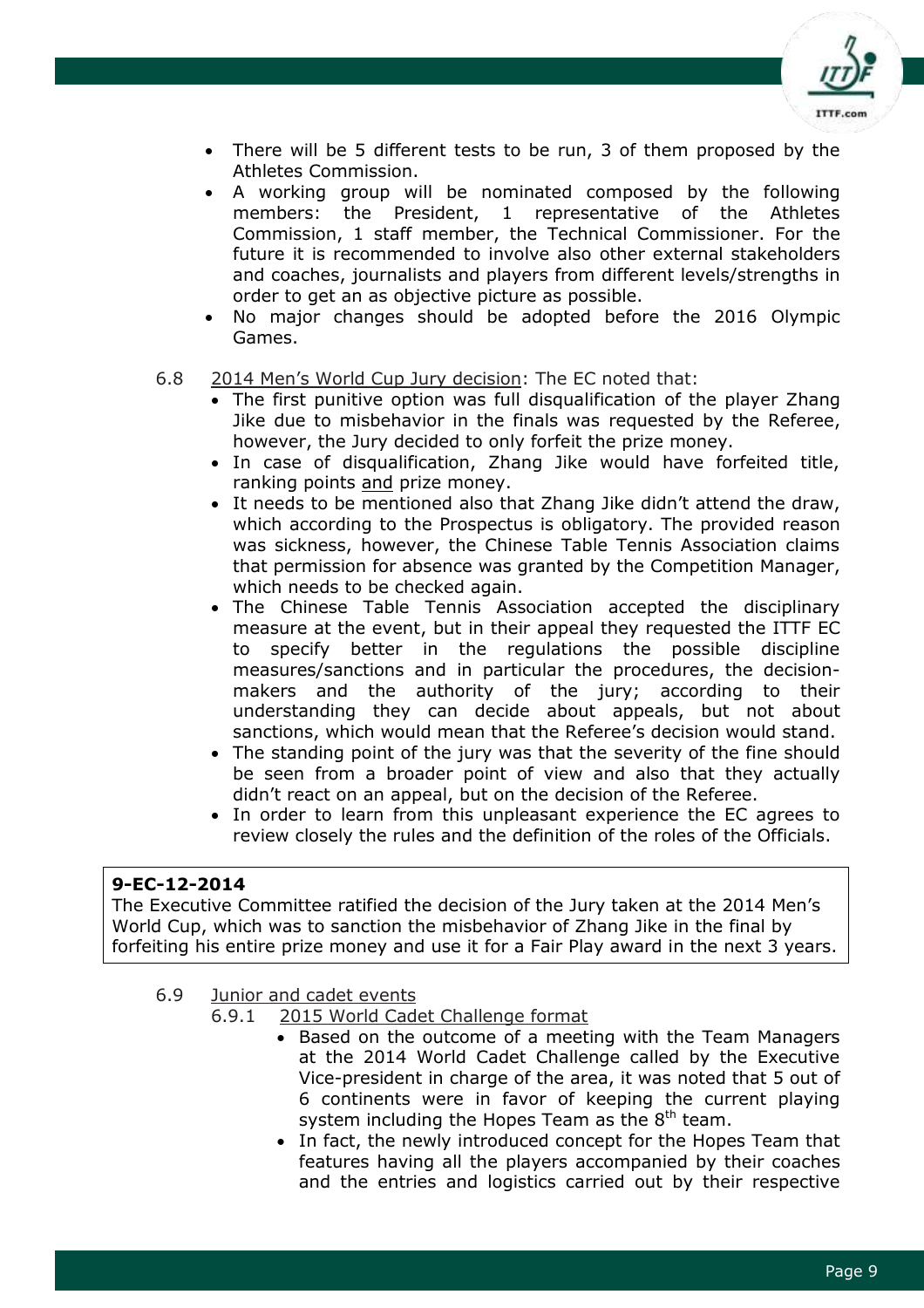

national Associations proved to work well and also to be educational in terms of legacy.

- For the future the introduced measures for the Hopes Team, new coaching concept, indemnity forms/travel arrangements and insurance should be kept and together with the genderwise mixed management teams recommended to all the participating teams.
- Team North America: based on the team composition rules that apply for the World Cadet Challenge each team should be composed by 4 players from 4 different National Associations. In the past this composition wasn't possible for North America, but with the new member on the continent it has become feasible provided players of the appropriate age category will be developed in due time. Another option that could be analyzed and was raised at the Junior Commission meeting is the possibility to include the English-speaking Caribbean National Associations to Team North America solely for this purpose (without any other implications).

#### **10-EC-12-2014**

The Executive Committee agreed to maintain the current playing system and format for the 2015 World Cadet Challenge, and maintain the Hopes Team as the  $8<sup>th</sup>$ participating team.

#### 6.9.2 Future World Cadet Challenge concept 2016 onwards

 The possible introduction of the World Cadet Championships wasn't supported by the Continental Team Managers present at the meeting held during the 2014 World Cadet Challenge in Barbados with the explanation that its final composition would result in moving away from the development aspect.

#### **11-EC-12-2014**

Bids for the organization of the 2015 and 2016 World Cadet Challenge events, with the current playing system and format, to be published and circulated worldwide.

#### 6.9.3 2015 World Junior Championships update

- An inspection visit of Vendespace in France, the host of the 2015 World Junior Championships, was carried out in mid-October 2014.
- The venue is very good, however, the level of hotels could be questionable since it's a small town.
- Nantes is identified as the main arrival Airport, but the Organizing Committee will also provide assistance for those taking the train from Paris.
- The French Table Tennis Association should always be acknowledged as the Organizing Committee of the 2015 WJTTC.
- 6.9.4 Ratification of the allocation of the Global Junior Circuit Finals to Paraguay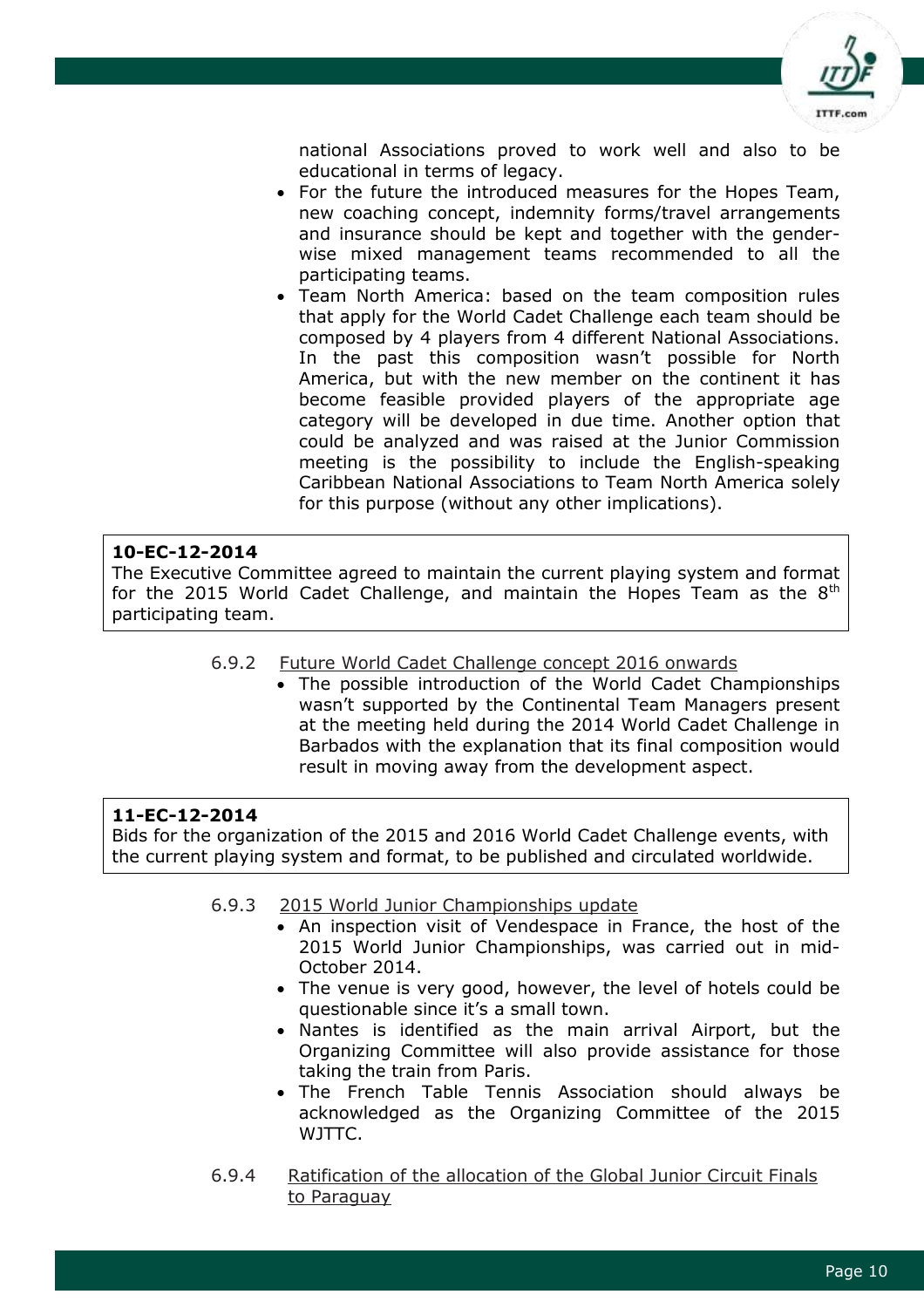

- Conditions: the same venue was used for the 2014 ITTF-Latin America Cup in June and it was successfully organized.
- The equipment has already been shipped to the destination.
- The EC already agreed by email to the allocation of the event in order to start preparations on time.

The Executive Committee ratified that Paraguay is allocated the organization of the 2014 Global Junior Circuit Finals.

#### **7. Marketing Program:** the Executive Committee noted that:

- 7.1 TMS International update:
	- The contract package with DHS was extended until 2020.
	- Butterfly also extended their sponsorship that includes the WTTC, the World Junior Program, the Hopes Program and African events for 4 more years, whereby the contract still needs to be finalized.
	- The agreement with TV Tokyo has been extended with the approval of the Japanese Table Tennis Association to 2020; the agreement features all the World Title events.
	- Sportsman Group: an agreement has been reached with reasonable increase related to streaming for 4 more years until 2020 with the option for 4 more years later on.
	- The contract with Liebherr for WTTC and World Cups expires in 2015; an offer was made by TMS to renew for 4 years with the possibility to evaluate the events in terms of marketing appeal and potential. One of the conditions of the sponsor is to have Eurosport coverage.
	- Dusseldorf Men's World Cup: Enlio flooring quality caused problems (too slippery) so that it had to be replaced with local flooring. This deficiency must be fixed otherwise they cannot continue being suppliers for World events.
	- Discussion with TV Neo Sports from India is practically concluded, which is a potential for a market with great prospects.
- 7.2 Marketing income received from TMS in 2014:
	- USD 6,300,000 marketing income was generated, which is in line or even exceeds the expectations for 2014.
- 7.3 Special projects: Trick-shot contest, Star-Award Gala:
	- The Star Award Gala, that generates some profit, but above all a lot of media attention, was moved to Dubai although originally planned to be held in Bangkok. The venue will be the Armani Hotel at the foot of the Burj-Khalifa tower.
	- The promo video presented has been launched for the 6 awards plus a fair play award; a special Nomination Panel in combination with online voting takes the decision about the awards.
	- The Trick-shot contest wasn't as successful as in the first year. It is necessary to rethink the concept and continue looking for other ways on how to involve the fans.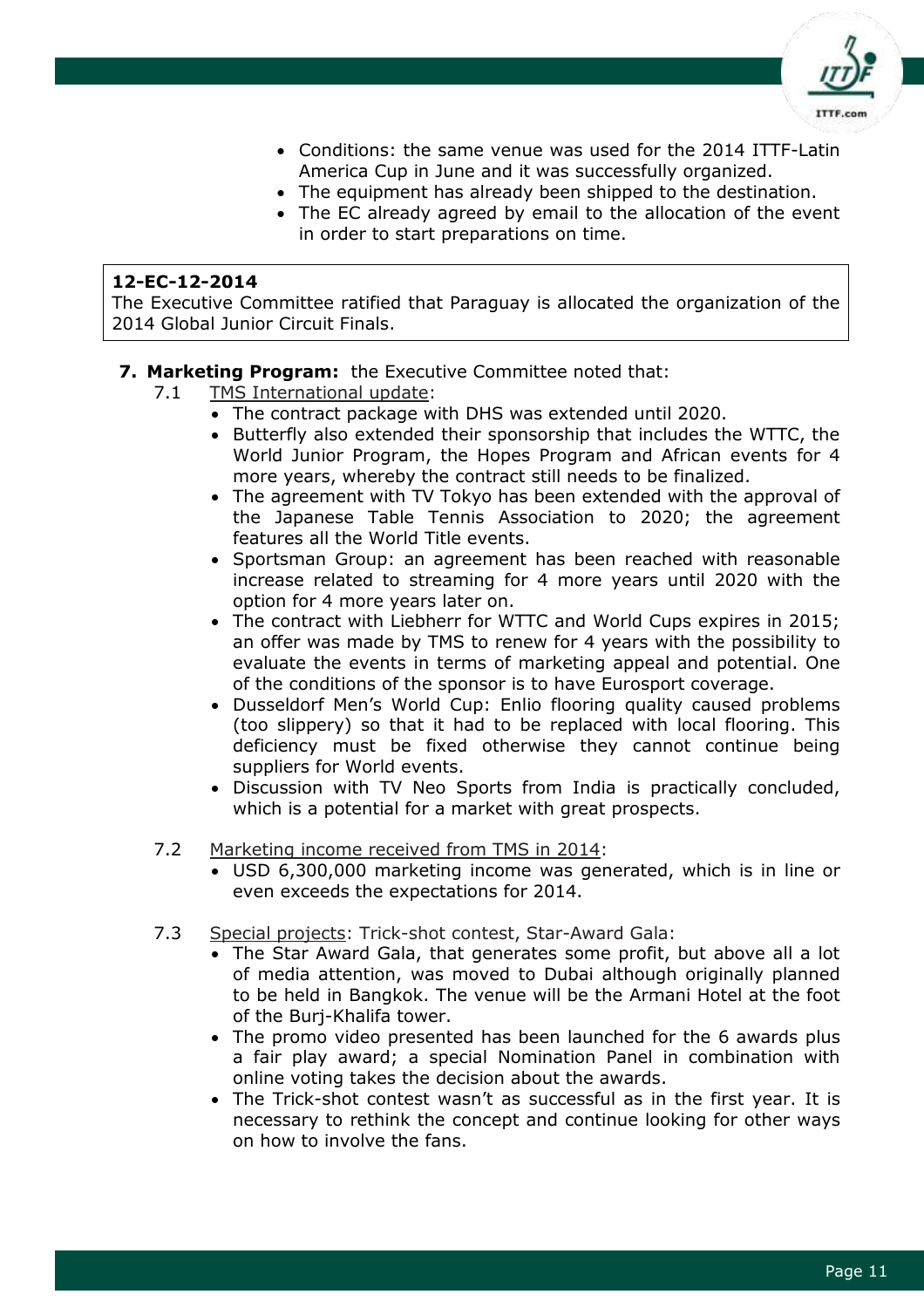

The Executive Committee appoints the Media Committee Chairman as the official in charge of the area related to special awards projects.

- **8. Development Update**: the Executive Committee noted that:
	- The structural changes of Development and Education staff were presented and also communicated by email.
	- Beside the expansion of the Table Tennis membership the provision of good service to the existing members is very much in the spotlight of the Development Program. In line with this objective a new philosophy, ITTF DNA, i.e. Developing National Associations, was launched and a new logo introduced; staff and course conductors will also receive new shirts with this logo in due course.
	- All the Development Programs within the Continental Development Agreements were running according to the plan.
	- A meeting with the representatives of the Asian Table Tennis Union was held in Shanghai with the aim to finalize the Continental Affiliation Agreement in the near future.
	- "Sao Tome & Principe" presented their affiliation request on the  $5<sup>th</sup>$  of December 2014, which needs to be endorsed by the EC before being presented at the AGM during the 2015 WTTC.
	- The Deputy CEO made a visit to Haiti to inspect the new Olympic Youth Development Centre, to which ITTF and DHS provided equipment, and also met with AHTT to discuss funding and assistance. A junior tournament was also attended, and a good level of participants, which shows programs were working.
	- In 2015 a World Table Tennis Day [WTTD] will be introduced, which is in line with "Sport for All" movement.  $6<sup>th</sup>$  of April was chosen linked to the IOC and UN's "International Day on Sport for Development and Peace". A brochure with all the details and recommendations related to the various options for organization will be circulated shortly. This new initiative needs to be promoted well and above all embraced by the National Associations.
	- A 3-year ParaTT project with a budget of USD70,000 was agreed with UNOSDP and allocated to Nepal.
	- Awards:
		- o Foundation for Global Sports Development: High level athletes that contributed significantly to humanitarian projects; ITTF nominated Peter Karlsson and Sarah Hanffou, and Peter Karlsson won in his category with an award of USD10,000.
		- $\circ$  Beyond Sport: ITTF was shortlisted among the top 3, and  $1^{st}$  place eventually went to Rugby.
		- $\circ$  Al Maktoum Dubai awards: Hockey won the main award in 2014, while the Egyptian PTT player, Ibrahim Hamato, received the Creative Sports Awards.
	- 3 films were produced recently: a longer and a shorter version from the Uganda UNOSDP project and one about the cooperation with UNOSDP in general.
	- The first ever China in Africa training camp, supported by the Chinese Table Tennis Association and DHS, was successfully held in Tunisia in September 2014. Following the very positive feedback and outcome the Chinese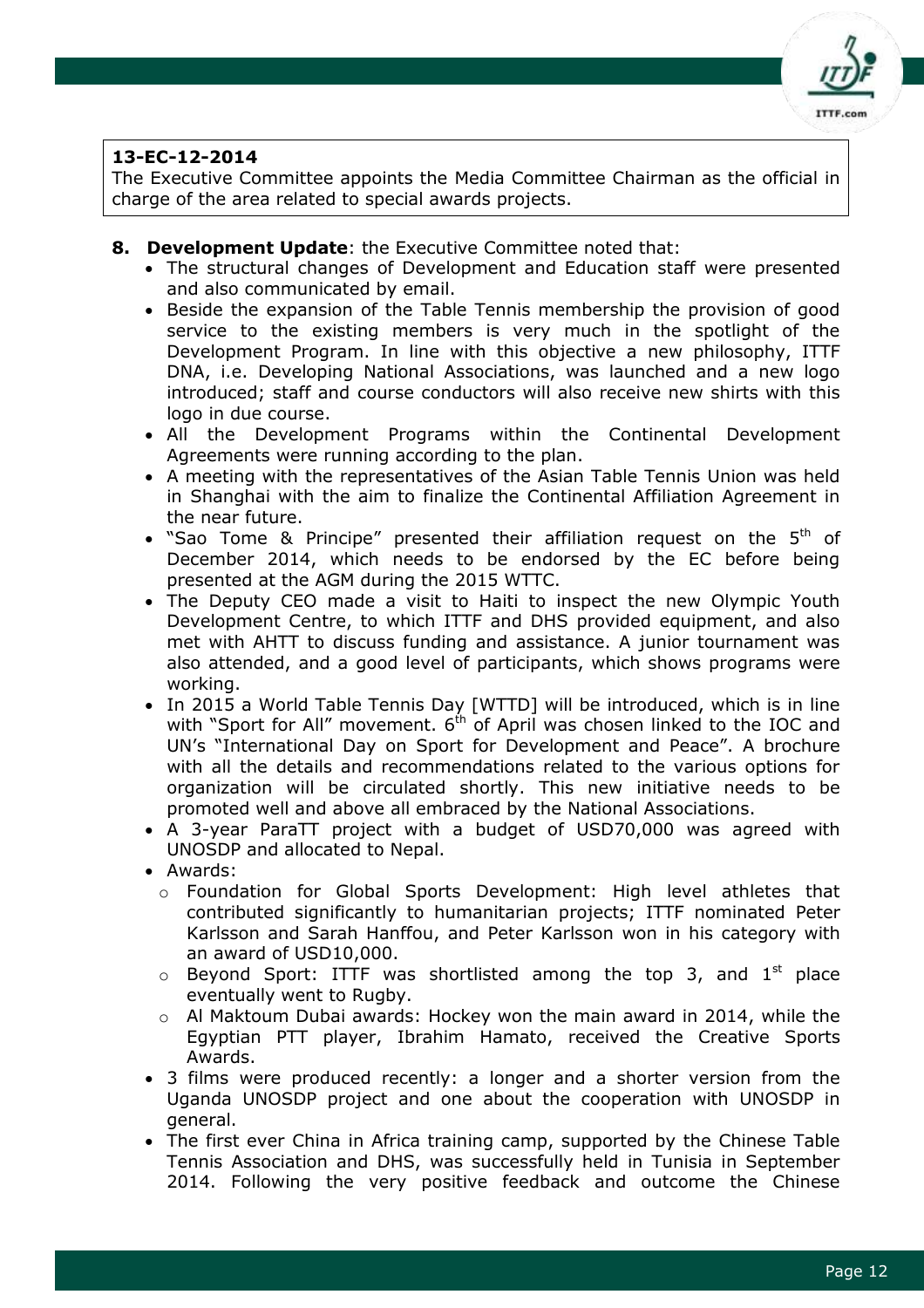

Association is interested in the continuation of the project, preferably on another continent in 2015.

# **14-EC-12-2014**

The Executive Committee endorses the application for ITTF membership of "Sao Tome & Principe" to be presented to the AGM for approval to become the  $221^{st}$ member of the ITTF.

# **9. Education and Training Update**: the Executive Committee noted that:

- The "With the Future in Mind" program of scholarships, financed by Olympic Solidarity, is running well and expanding. Besides the budget provided under a special agreement with ITTF, Olympic Solidarity approved also scholarships worth USD314,000 targeting athletes for Rio in the period 2015-2016.
- The "Road to Nanjing" Training Camp, supported by Liebherr, GSD and Olympic Solidarity, was according to many the best ever ITTF organized camp for juniors, thanks in particular also to the host, the Chinese Table Tennis College, and the support of the Chinese Association.
- The "Culture & Education" program at the YOG was very successful, in no small part due to the nomination of the Athletes' Role Models – Wang Liqin and Jorgen Persson, who both did an excellent job.
- The "Hopes Program" has been revised and a new concept developed for 2015: with the aim to serve as an educational tool in the area of Talent Identification and with the ambition to actively involve the Continents and National Associations. The Continental phase will be introduced and made compulsory to qualify for the 2015 World Hopes Week & Challenge that in the future will feature a limited number of participants, players and coaches.
- The "Hot Spots" network is under revision; the entrance criteria and the conditions for the maintenance of the status will be made stricter and the Academy level will be introduced.
- The "Online Educational Platform" has just been updated and modernized. In the near future more and better content will be provided, starting in the area of coach education that will include videos that will be produced in cooperation with the Singapore Office.
- The "Real-Winner" online module for anti-doping education has been made compulsory for selected categories of players and coaches such as World Cadet Challenge, World Hopes Team, and ITTF L3 Coach Education, and the plan for the near future is to adopt a similar approach for Real-Player, which is focused gambling in sport education.

# **10. Professional Staff Update**:

- Directors, Deputy CEO and CEO presented written activity reports on the period since the last meeting.
- $\bullet$  A Progress report was sent on 30<sup>th</sup> November 2014 regarding the restructure and changes in the Professional Staff.
- A part-time Administrative Assistant, Mrs. Claudia Vatheuer, was hired to assist the President starting in October 2014.
- Significant restructuring in Development and Education for 2015, including Polona Cehovin fully focusing on Education & Training as Director; Michael Brown continues as Oceania Development Officer, but only half-time, the other half is dedicated to ITTF Development Program; Dejan Papic becomes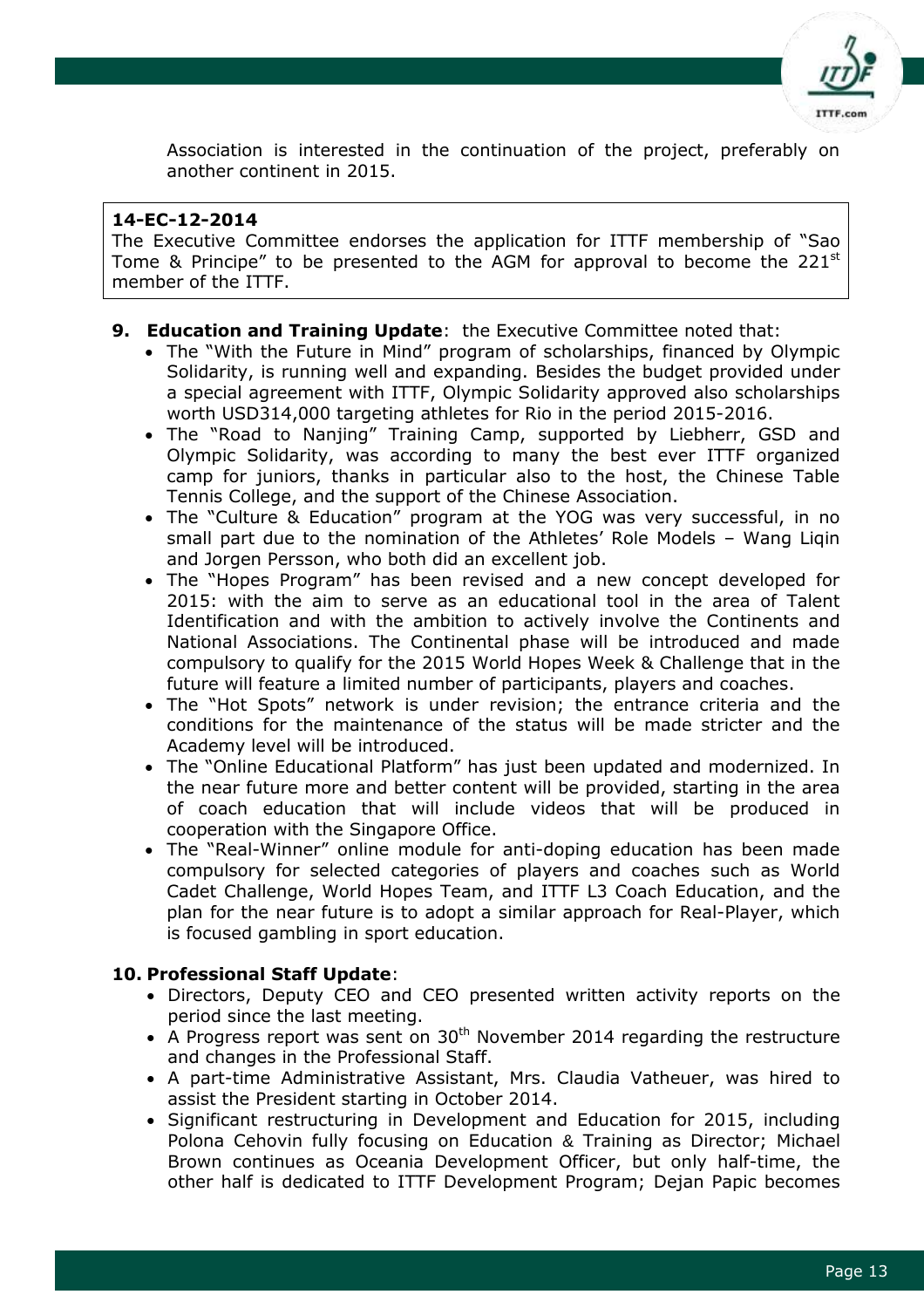

full-time Education & Training Coordinator; and Ahmed Dawlatly provides technical courses as ITTF Technical Expert.

- Zita Pidl concludes her work as Consultant and Mikael Andersson commences his own table tennis consulting firm in 2015.
- Vicky Eleftheriade moved to Cyprus from Singapore remaining mainly as Equipment Manager, and also partly as Assigned Competition Manager.
- Professional restructure took place at the Headquarters after Alison Burchell's contract expired at the end of 2014 and she did not accept the new contract offer as part-time (70%) Program Director, therefore she would conclude her work with ITTF at the end of the year.
- Recruiting a Program Coordinator to replace mainly Para TT and Anti-doping functions has started in the given circumstances.
- A new position was created as "Director of Operations & Olympic Games" with advance negotiations with a potential candidate.
- Habiba Besic is promoted to "Administration & Finance Manager" with increased responsibilities; Chuck Hoey's title is changed to "Honorary Curator & Historian" after the museum transfer to Shanghai.
- The President asked all staff except CEO and Deputy CEO to leave the meeting room and the CEO gave background information to the EC members "in camera" on the staff situation and the plans for future operations confirming that all decisions related to staff were done in agreement and coordination with the President and the Vice-President in charge of staff.

#### **11. Equipment Update**

11.1 Plastic balls, balls with two stamps:

- It is noted that quality, which was a major issue at the very beginning, has been improving very fast. In general the balls still break easier than the celluloid ones, but the numbers are decreasing and also the complaints from the players are fewer.
- Unfortunately the demand is still much higher than the available supplies. According to the information provided by the manufacturers they will be able to meet the demand by next year (2015).
- 2 stamps balls: the option of adding the logo of the event (or a sponsor) beside to the existing logo of the supplier has been discussed and proposed by Marketing; this would represent a new visibility opportunity for the sponsors. The suppliers don't see any technical difficulties in the implementation; therefore, it could be already in use at the 2016 Rio Olympic Games. However, the proposal needs to be checked also with the players and if acceptable, such a ball should be tested at selected events and later on included in the Technical Leaflet as an option.
- Proposal shall be presented to the 2015 BoD.
- 11.2 Experiments at Belarus Open

Testing of the 2-color ball and the no-let rule: the ball testing was postponed because of the quality of the available balls at early stage of introduction, but survey was conducted on the plastic ball, which was useful. The reaction of the players and umpires to the no-let rule was not positive.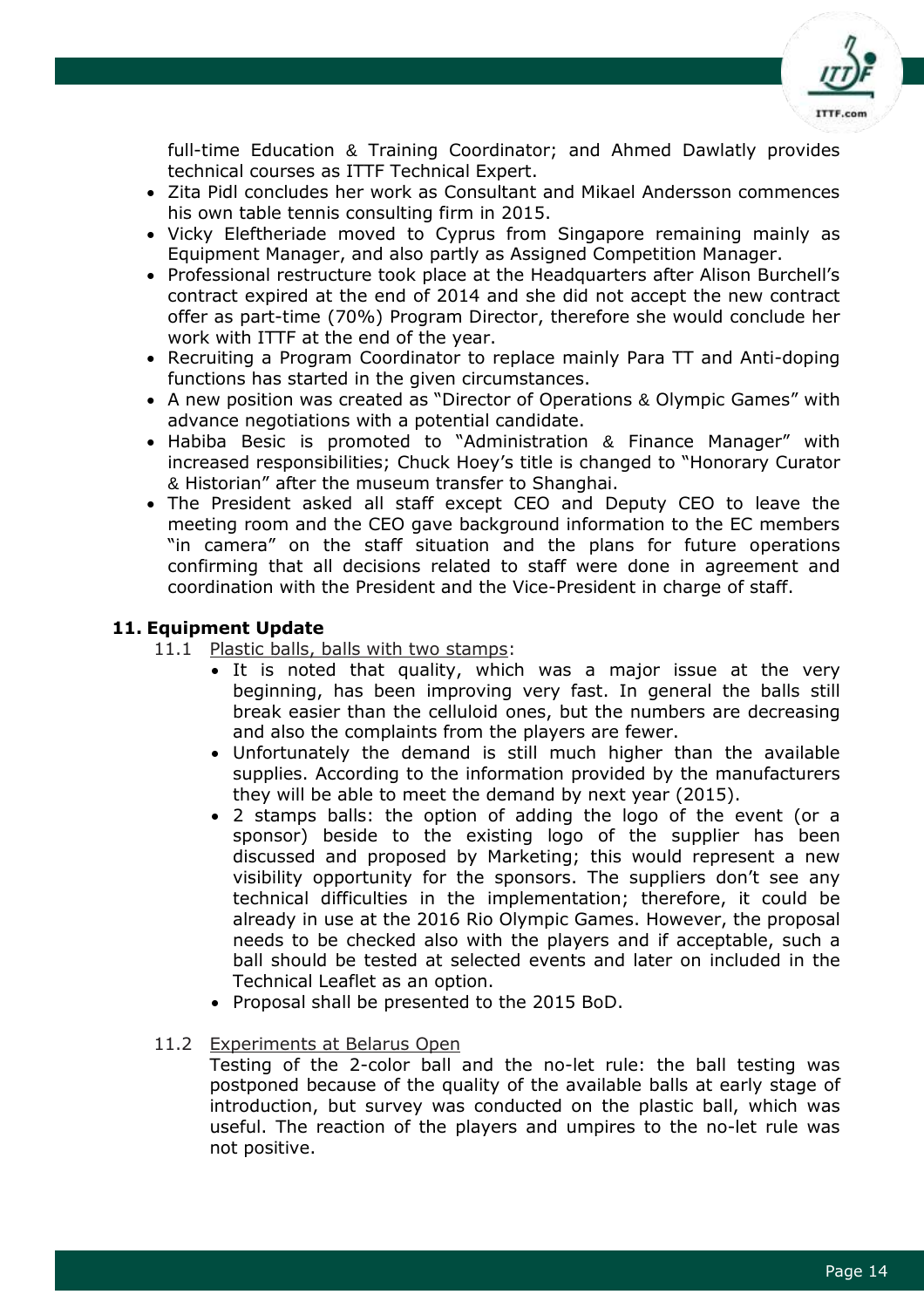

#### 11.3 Rebound Racket Test

- The testing is running for possible implementation after the WTTC. The research is done in the Singapore Laboratory, but due to the illness of the responsible staff a delay may occur. The Equipment Committee is involved and was consulted to advise and provide feedback, but the involvement of the staff in charge is crucial therefore the research is postponed.
- An internal report will be distributed to the EC, as well as the ESN report.
- The proposition would need to be submitted to the BoD in 2015 only if the device and the procedure would be ready for implementation with a reasonable timeline.

# **12. Athletes' Commission report:** the Executive Committee noted that:

- The feedback collected from the players about the 2-color ball was positive; it is easier to read the spin, however, lights might need to be adjusted in some venues and colors of the t-shirts shouldn't be too light.
- The plastic balls are becoming better, but further improvements are still needed.
- There's still some inconsistency in the judgment about the service. Several options were discussed among the athletes: additional umpire, more training for the umpires as the interpretation should be the same or further confinement of the rule.
- The no-let service proposal: it was tested at the U-21 Belarus Open, but it was confusing for those who played in more events with different rules. Also only 11 players out of 30 responded to the questionnaire.
- The fine of Zhang Jike was found too severe by the players, although they agree that a clear and transparent mechanism, which includes also discipline measures, needs to be put in place for such cases.
- The Athletes Commission would like to recommend discussion on the hospitality rates and to lower the entry fees at World Tour events one more time; it is noted that that the rates include also other services (transportation, players' lounge etc.) therefore such a proposal might not be acceptable for the Organizers.
- It is recommended that as little changes as possible, if any at all, are adopted before the Olympic Games.
- Bounce test: the players don't support it as having doubts about the current problems that don't seem to have a solution identified in the near future, for example altitude, temperature etc.

#### **13. Para Table Tennis:** the Executive Committee noted that:

- IPC Classification Code: In general it's supported and also ITTF PTT wants to work with other International Federations, but the recommendation is to keep the standardized approach for the specific classification for Table Tennis, which was a view shared by other sports, too.
- Based on the above it is recommended not to accept the item 8.7 of the proposed Code, but ITTF to keep the authority over the classification applicable in Table Tennis.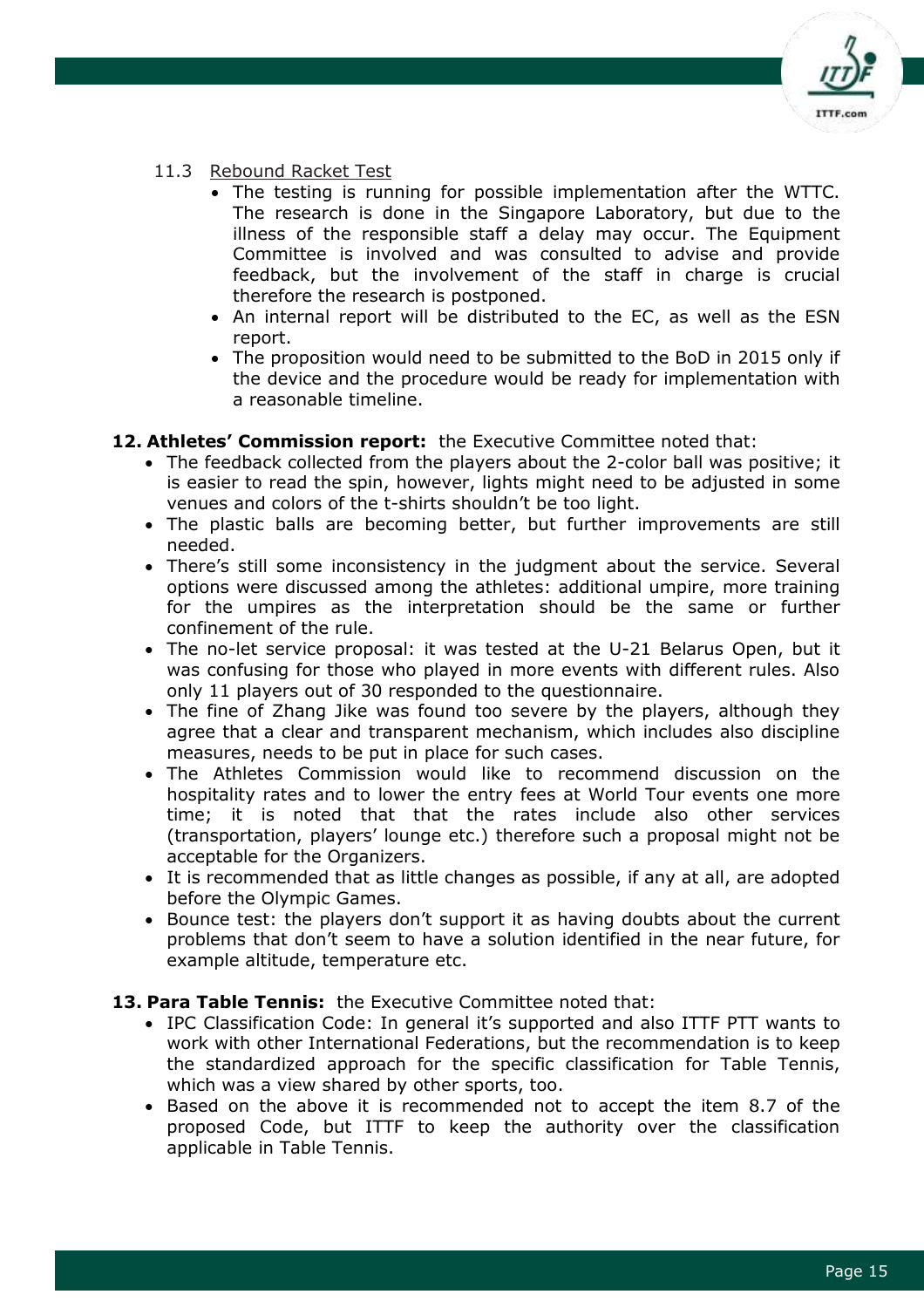

- It is noted that the establishment of an organization similar to ASOIF within the Para Sports, which would follow better the structure for sports of the able-bodied, has been discussed within IPC.
- **14. Planning 2014-2017, Progress Report: P5 and DBI:** the Executive Committee agreed that the item is postponed to the next EC meeting in February 2015.

# **15. Any other business:** the Executive Committee noted that:

- 15.1 Eligibility
	- 15.1.1 Continental eligibility
		- The President reported that at the ETTU Congress the ETTU Executive Board proposed to implement the ITTF eligibility rules; if done, some of the top players would become ineligible to participate at the European Championships.
		- Depending on the interest there could be different points of view: to implement the 3 years waiting period uniformly or to re-evaluate the rule in effect since 2008. An opinion needs to be obtained also from the Athletes Commission.
		- The discussion will be carried out at the next meeting, whereby further discussion will follow with other stakeholders, however the general recommendation is not to have too many different eligibility rules and to have World and Continental eligibility rules aligned.
	- 15.1.2 Eligibility case Singapore
		- The Singapore Table Tennis Association made a request to the EC for an exemption as they didn't register 3 players earlier for World Title events based on the assumption that they can only apply when receiving the Singaporean passport: the EC was requested to retro-activate, i.e. backdate, the registration.

# **15-EC-12-2014**

The Executive Committee did not accept the appeal of the Singapore Table Tennis Association by not making any exception to the current registration rules in place.

#### 15.1.3 Transgender case - Ireland

- The Irish Table Tennis Association requested an explanation in relation to the gender eligibility for a transgender athlete, who changed gender from male to female.
- As ITTF has never adopted any rules on this subject the EC relies on the definition of the IOC for Female Hyperandrogenism.

# **16-EC-12-2014**

The Executive Committee decided to consider in the cases of transgender athletes the legally stated gender, i.e. the one appearing in the passport, as the official one.